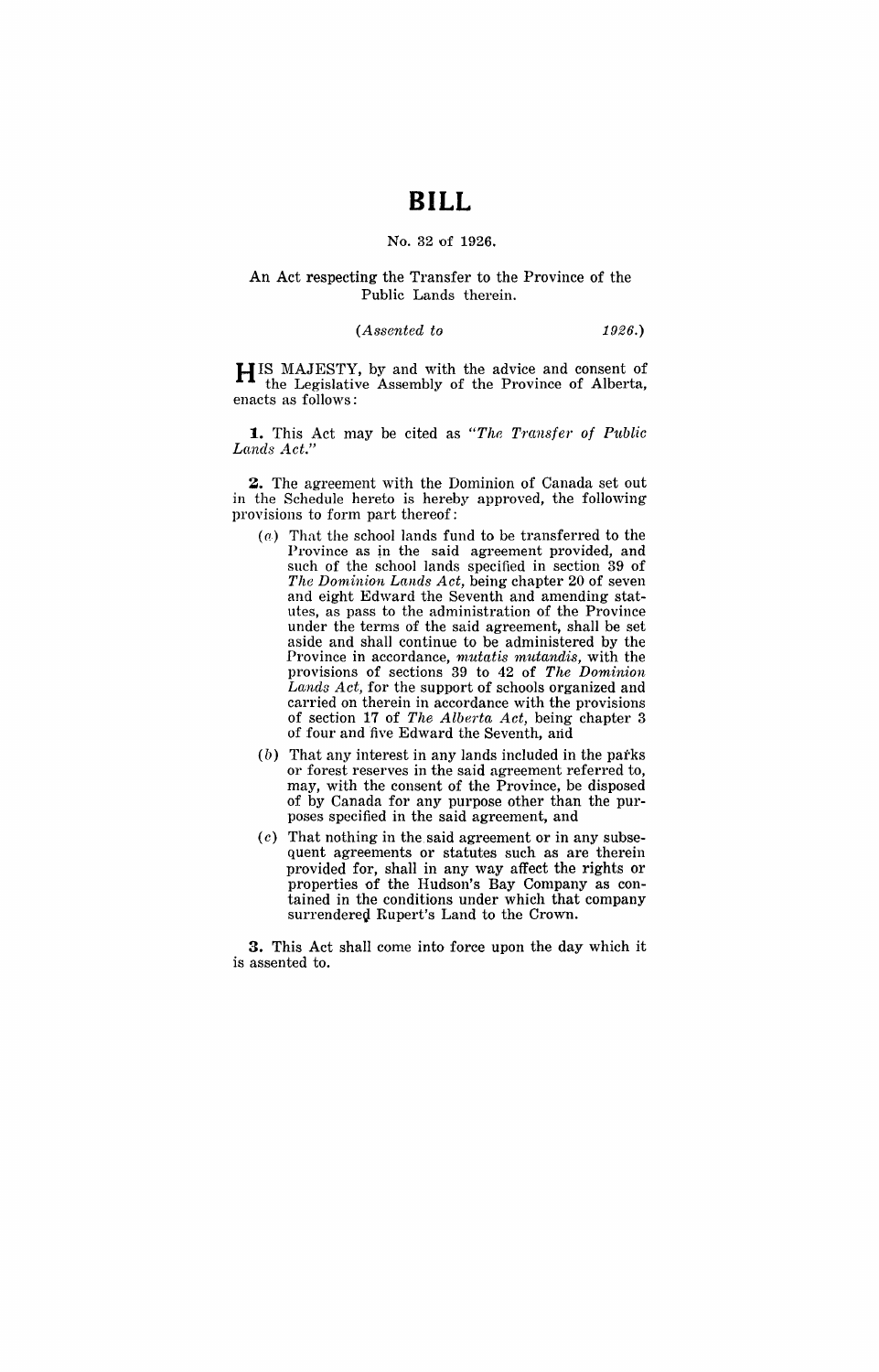### SCHEDULE

### MEMORANDUM OF AGREEMENT Made this Ninth day of January, 1926.

BETWEEN:

THE GOVERNMENT OF THE DOMINION OF CAN-ADA, represented herein by the Honourable Ernest Lapointe, Minister of Justice, and the Honourable Charles Stewart, Minister of the Interior, .

*of the first part,* 

AND

THE GOVERNMENT OF THE PROVINCE OF AL-BERTA, represented herein by the Honourable John Edward Brownlee, Premier of the said Province, and the Honourable Vernor Winfield Smith, Minister of Railways and Telephones thereof,

### *of the second part.*

Whereas by section. 21 of *The Alberta Act,* being chapter 3 of four and five Edward the Seventh, it was provided that "All Crown lands, mines and minerals and royalties incident thereto, and the interest of the Crown in the waters within the Province under *The North-west Irrigation Act, 1898,*  shall continue to be vested in the Crown and administered by the Government of Canada for the purposes of Canada, subject to the provisions of any Act of the Parliament of Canada with respect to road allowances and roads or trails in force immediately before the coming into force of this Act, which shall apply to the said Province with the substitution therein of the said Province for the North-west Territories" ;

And whereas it was further provided by section 20 of the said *Alberta Act* that inasmuch as the Province would not have the public lands as a source of revenue there should be paid to the Province by Canada an annual subsidy as in the said section set out:

And whereas it has been agreed between Canada and the said Province that the said provisions of The Alberta Act should be modified as herein set out;

# NOW THEREFORE THIS AGREEMENT WITNESSETH:

# SUBSIDY IN LIEU OF LANDS TERMINATED.

1. Sub-section 1 of section 20 of *The Alberta Act* shall stand repealed as and from the date of the coming into force of this agreement, but Canada will thereafter pay to the Province by half-yearly payments in advance an annual sum of five hundred and sixty-two thousand, five hundred dollars in each of the three years next fqllowing such repeal, such payment being estimated as sufficient to meet the outlay which it will be necessary for the Province to make in order to carry out the provisions of this agreement and to arrange for the administration of the public lands which are to be administered by the Province as herein provided.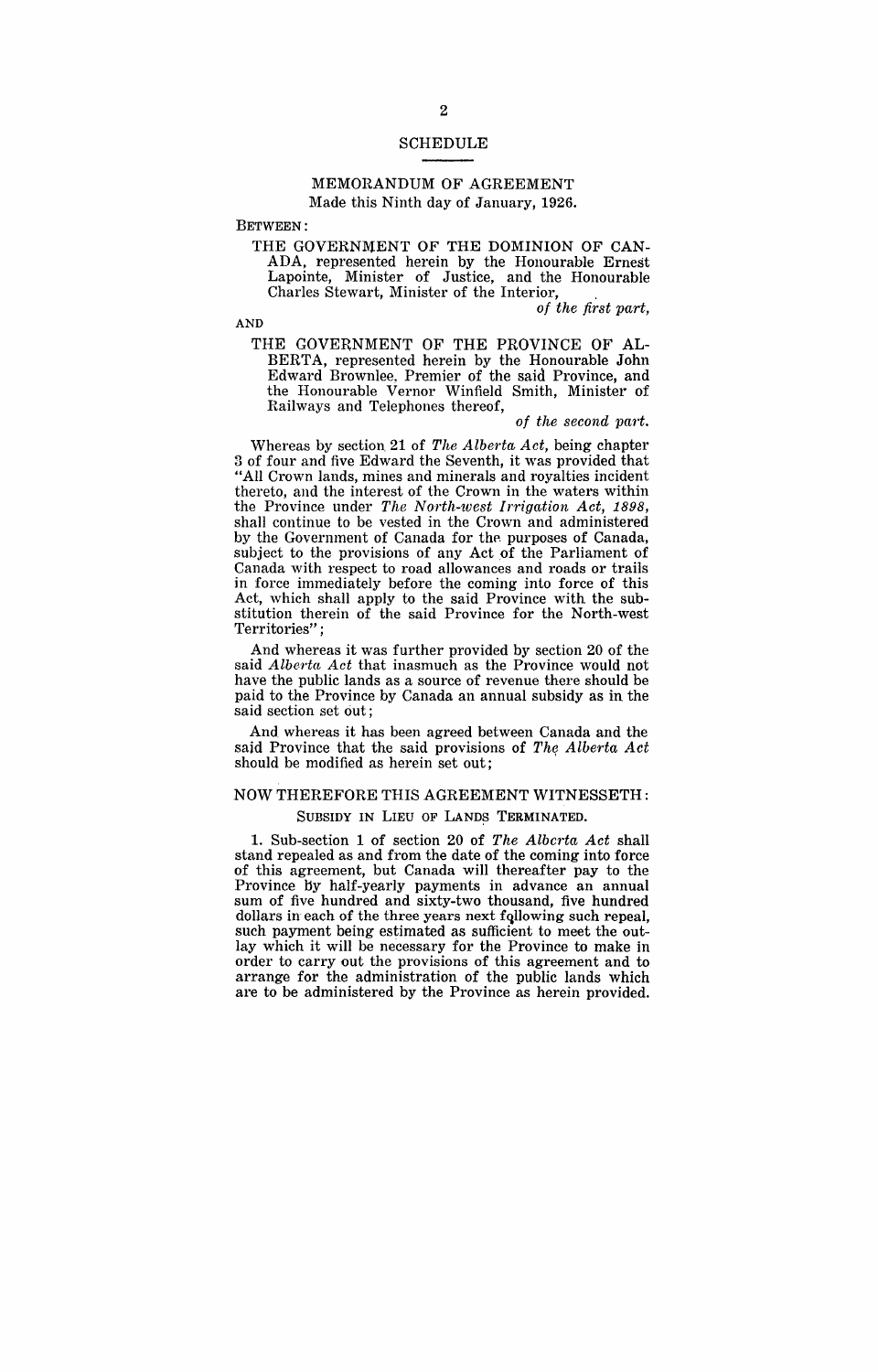If at the date of the coming into force of this agreement any payment has been made under the provisions of *The Alberta* Act above referred to in respect of any half-year commencing before but terminating after the date of the coming into force of this agreement, a proportionate part of the payment so made shall be taken as having been made under the provisions hereof.

#### TRANSFER OF PUELIC LANDS GENERALLY.

2. Subject as otherwise hereinafter provided, the interest of the Crown in all Crown lands, mines, minerals and royalties within the Province, and all sums due or payable for such lands, mines, minerals or royalties, shall, from and after the coming into force of this agreement, belong to the Province, subject to any trusts existing in respect thereof, and to any interest other than that of the Crown in the same, and the said lands, mines, minerals and royalties shall be administered by the Province for the purposes thereof, subject to the provisions of any Act of the Parliament of Canada relating to such administration only until the provisions of the said Acts are altered by the Legislature of the Province; any payment received by Canada in respect of any such Crown lands, mines, minerals or royalties before the coming into force of this agreement shall continue to belong to Canada whether paid in advance or arrear, it being the intention that, except as herein otherwise specially provided, Canada shall not be liable to account to the Province for any payment made in respect of any of the said Crown lands, mines, minerals or royalties before the coming into force of this agreement, and that the Province shall not be liable to account to Canada for any such payment made thereafter.

3. At the request of Canada made on behalf of all such persons as may have entered into any contract to purchase or lease any Crown lands, mines or minerals, or may have otherwise become entitled to any interest therein as against the Crown, the Province agrees to carry out every such contract to purchase, lease or other arrangement in accordance with the terms thereof, and further agrees not to affect or alter any term of any such contract to purchase, lease or other arrangement by legislation or otherwise, except so far as any legislation may apply generally to all similar agreements relating to lands, mines or minerals in the Province or to interests therein, irrespective of who may be the parties thereto, but any power or right, reserved by any such contract to purchase, lease or other arrangement to the Governor in Council or to the Minister of the Interior or any other officer of the Government of Canada, may be exercised by such officer of the Government of the Province as may be specified by the Legislature thereof from time to time, and until otherwise directed, may be exercised by the Minister of Municipalities of the Province.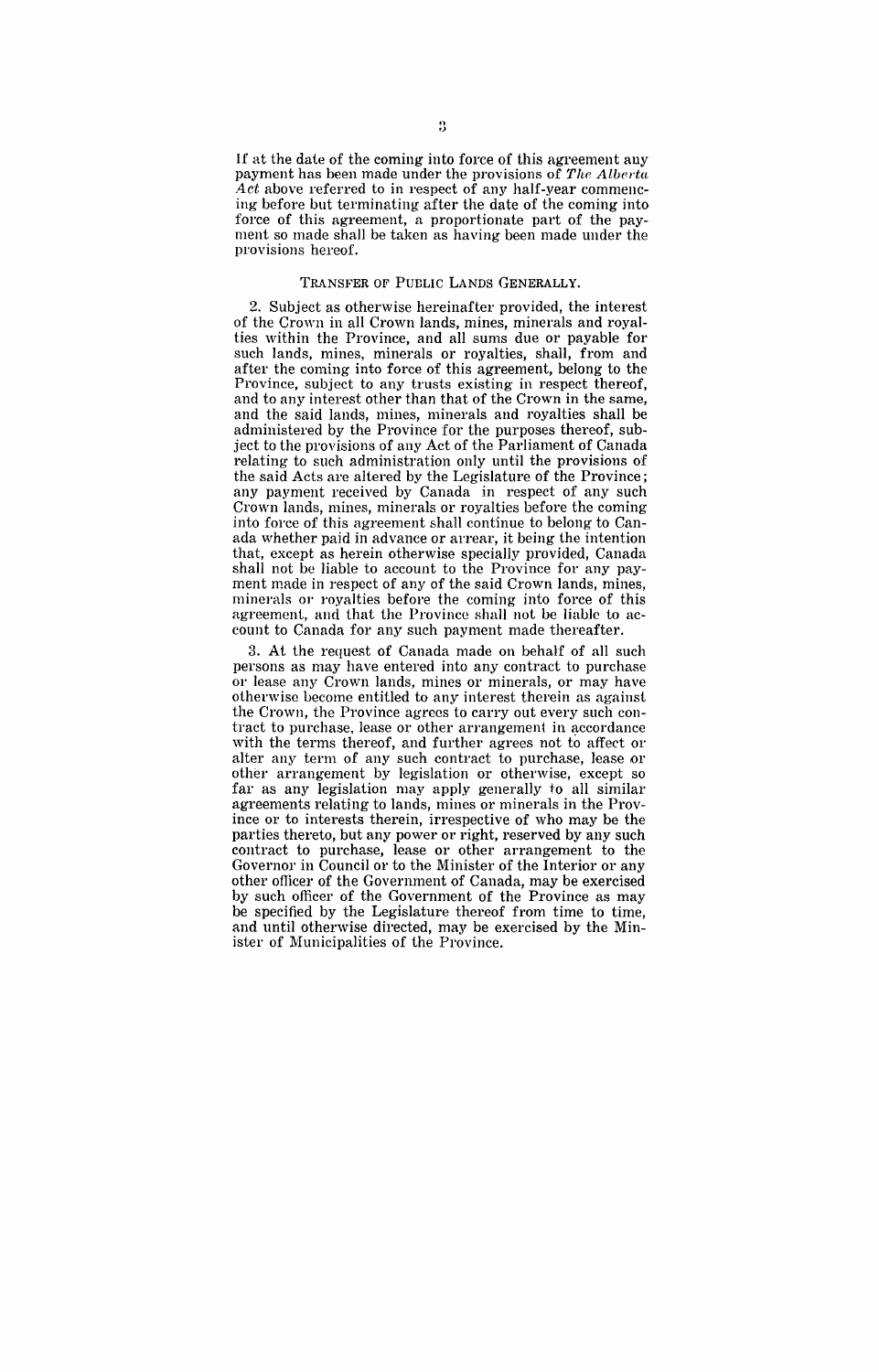. 4. The Province will, out of the public lands to be administered by it hereunder, satisfy any claims which may be lawfully put forward by or on behalf of grantees of lands by way of subsidy for the construction of railways or otherwise in accordance with the provisions of any statute of Canada in that behalf, and will further satisfy the claim of the Hudson's Bay Company for and in respect of lands to which it may be entitled under the Deed of Surrender from the Company to the Crown, *The Dominion Lands Act* and the Agreement between His Majesty and the said Company approved by Order in Council dated the 19th of December, 1924 (P.C. 2158), and dated the 23rd day of December, 1924, and in particular the Province will grant to the Company any lands in the Province which the Company may be entitled to select and may select from the lists of lands furnished to the Company by the Minister of the Interior under and pursuant to the said Agreement of 23rd of December, 1924, and will release and discharge the reservation in patents referred to in clause 3 of the said agreement, in case such release and discharge has not been made prior to the coming into force of this agreement, and if it is hereafter decided in judicial proceedings, that the said Company is entitled to the gold, silver and precious metals in, under or upon any lands situate in the Province, the Province will grant the same to the Company so far as the same remain undisposed of at the date of the coming into force of this agreement. Nothing in this agreement shall in any way prejudice or affect the rights or properties held or acquired by the said Company pursuant to the Deed of Surrender from it to the Crown, *The Dominion Lauds Act* and the said Agreement of 23rd of December, 1924.

#### SCHOOL LANDS FUND.

5. Upon the coming into force of this agreement, Canada will transfer to the Province the money or securities constituting so much of the school lands fund, created under section 22 of The Act to amend and consolidate, the several *Acts respect'lng PubUc Lands of the Dominion,* being chapter thirty-one of forty-two Victoria, and subsequent statutes, so far as the said fund is derived from the disposition of any school lands within the Province or within that part of the Northwest Territories now included within the boundaries thereof.

#### WATERS AND FISHERIES.

6. The interest of the Crown in the waters within the Province under *The North-west Irrigation Act, 1898*, being chapter thirty-five of sixty-one Victoria, as reserved by section 21 of *The Alberta Act*, and in the land forming the bed or shore of any lake, stream or body of water, shall continue to be vested in the Crown and administered by the Government of Canada for the purposes of Canada.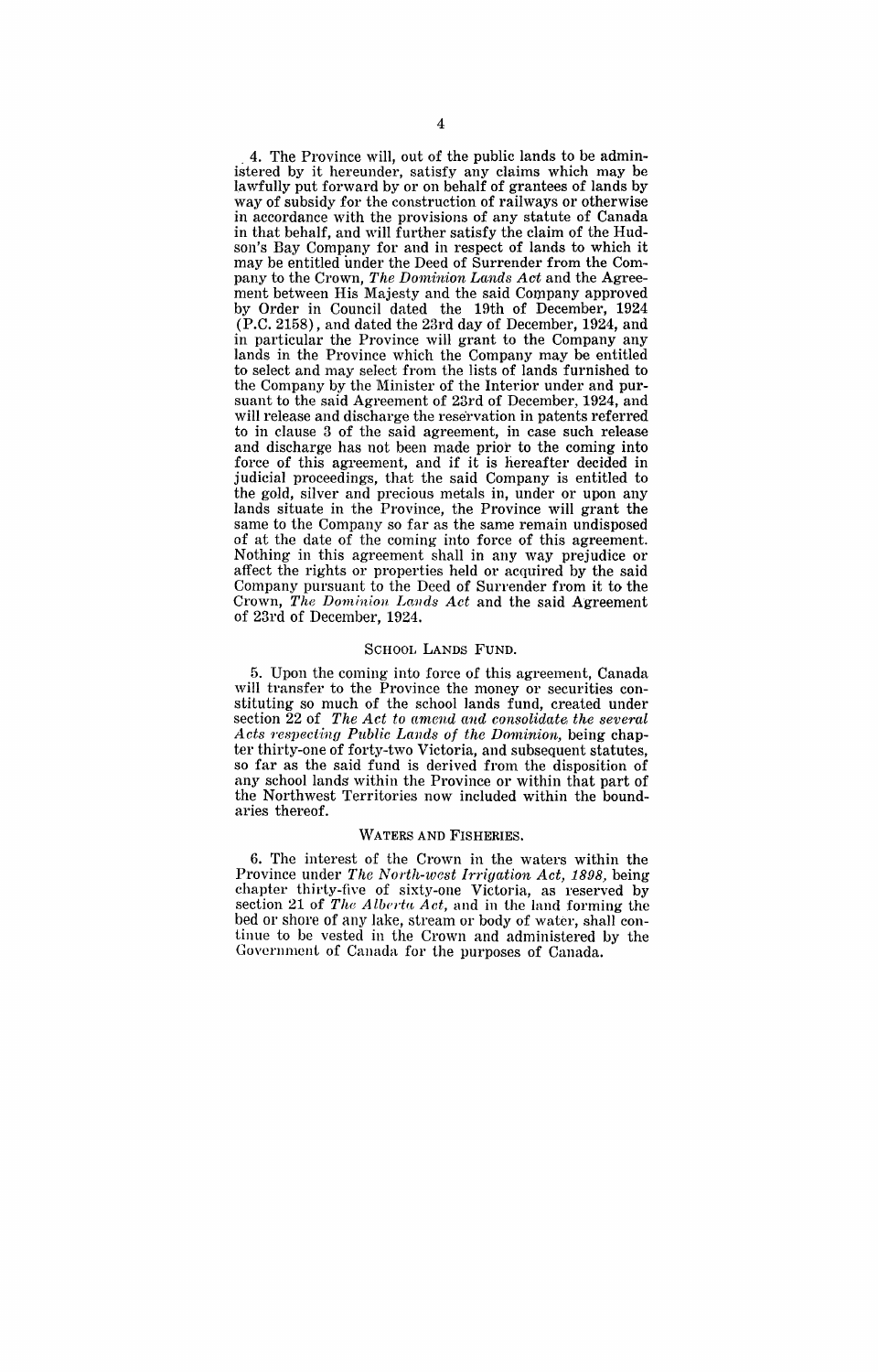7 . Notwithstanding the provisions of the last preceding clam'e. all rights of fishery, except such as are hereafter specified, shall, after the coming into force of this agreement, belong to and be administered by the Province, and the Province shall have the right to dispose of all such rights of fishery by sale, license or otherwise, subject only to the exercise by the Parliament of Canada of its legislative jurisdiction over sea-coast and inland fisheries; the Province will be responsible for the protection and development of the fisheries hereby transferred to it.

#### INDIAN RESERVES.

8. All lands included in Indian reserves within the Province, including those selected and surveyed but not yet confirmed, as well as those confirmed, shall continue to be vested in the Crown and administered by the Government of Canada for the purposes of Canada, and the Province will from time to time upon the request of the Superintendent General of Indian Affairs set aside, out of the unoccupied Crown lands hereby transferred to its administration, such further areas as the said Superintendent General may select as necessary to enable Canada to fulfil its obligations under the treaties with the Indians of the Province, and such areas shall thereafter belong to and be administered by Canada in the same way in all respects as if they had never passed to the Province under the provisions hereof.

9. To all Indians who may be entitled to the benefit of any treaty between the Crown and any band or bands of Indians, whereby such Indians surrendered to the Crown any lands now included within the boundaries of the Province, the Province hereby assures the right to hunt and fish on all the unoccupied Crown lands administered by the Province hereunder as fully and freely as such Indians might have been permitted to so hunt and fish if the said lands had continued to be administered by the Government of Canada.

#### SOLDIER SETTLEMENT LANDS.

10. All interests in Crown lands in the Province upon the security of which any advance has been made under the provisions of *The Soldier Settlement Act,* being chapter 71 of nine and ten George the Fifth, and amending Acts, shall continue to be vested in and administered by the Government of Canada for the purposes of Canada.

#### FOREST RESERVES AND PARKS.

11. The Crown lands included in the Cooking Lake Forest Reserve. as such reserve is described in the schedule to *The Act to amend the Dominion Forest Reserves and Parks Act.*  being chapter 13 of thirteen and fourteen George the Fifth, including the mines, minerals, royalties and rights of fishery, shall continue to be vested in and administered by the Gov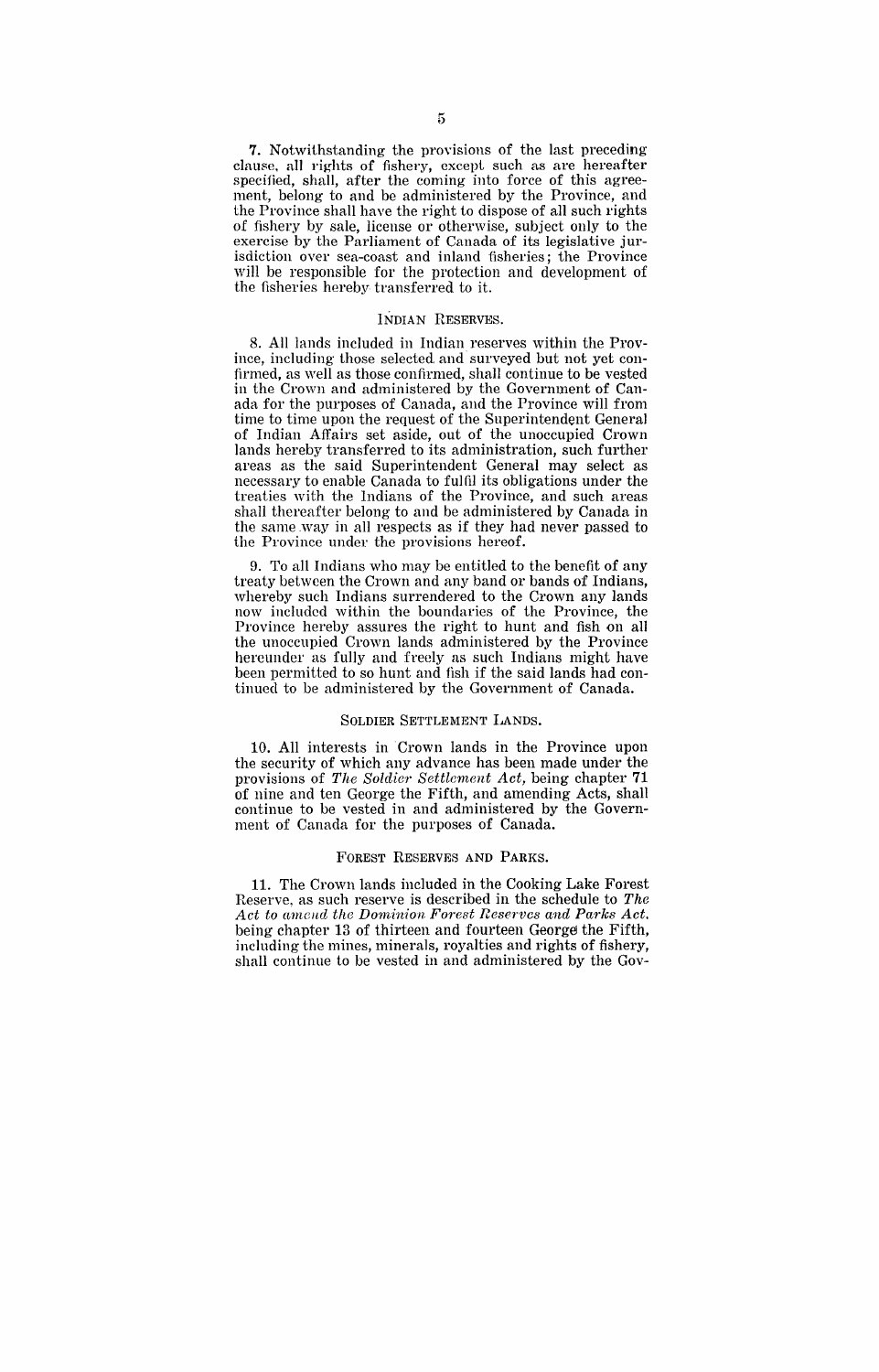ernment of Canada for the purposes of Canada, such reserve being intended to be used as a forest reserve and also as a reserve for military purposes.

12. The Crown lands, including the rights of fishery, but not the mines or minerals or the royalties incident thereto, included in the Rocky Mountains Forest Reserve and the Cypress Hills Forest Reserve **No.1,** as the said reserves are defined in *The Act to amend the Dominion Forest Reserves and Parks Act* aforesaid, and in the parks specified in Schedule A hereto, shall continue to be vested in the Crown and administered by the Government of Canada for the purposes of Canada. No compensation shall be payable in respect of any mines or minerals within any park by reason of the same being affected or disturbed by the construction by Canada of roads therein.

13. The Parliament of Canada shall have exclusive legislative jurisdiction within the said parks and the laws now enforced therein are confirmed and shall continue in force until changed by the Parliament of Canada or under its authority; the Parliament of Canada shall also have power to apply within the forest reserves in the last two preceding paragraphs mentioned such Acts and regulations as are necessary for the administration of the Crown lands therein which continue to be vested in and administered by Canada for the purposes of Canada, and the provisions of *The Dominion Forest Reserves and Parks Act, being chapter 10 of* one and two George the Fifth, and amendments thereto, of the existing regulations passed thereunder, and of any amendments hereafter made to the said Act or regulations so far as they affect the administration of the Crown lands in the said reserves shall have effect therein notwithstanding anything to the contrary in any law of the Province.

14. Notwithstanding the provisions of the last preceding paragraph, all laws of the Province now or hereafter in force which are not repugnant to any law or regulation made applicable within the said parks, or any of them, by or under the authority of the Parliament of Canada, shall extend to and be in force within the said parks, and all general taxing Acts passed by the Province shall apply within the said parks unless expressly excluded from application therein; no such general taxing Act shall, moreover, be deemed to be repugnant to any Act or regulation made by or under the authority of the Parliament of Canada and applicable within the said reserves.

15. No grant or lease of any mines or minerals in the said parks shall be made by the Province unless the Minister of the Interior for Canada has first certified in writing to the Minister of Mines of the Province that neither the working) of such mines and minerals nor the transport of the minerals out of the park will interfere with the scenic beauty or amenity of the park area, and any such certificate may be given only upon conditions which, if made, shall govern the working of the mines and the transport of the minerals.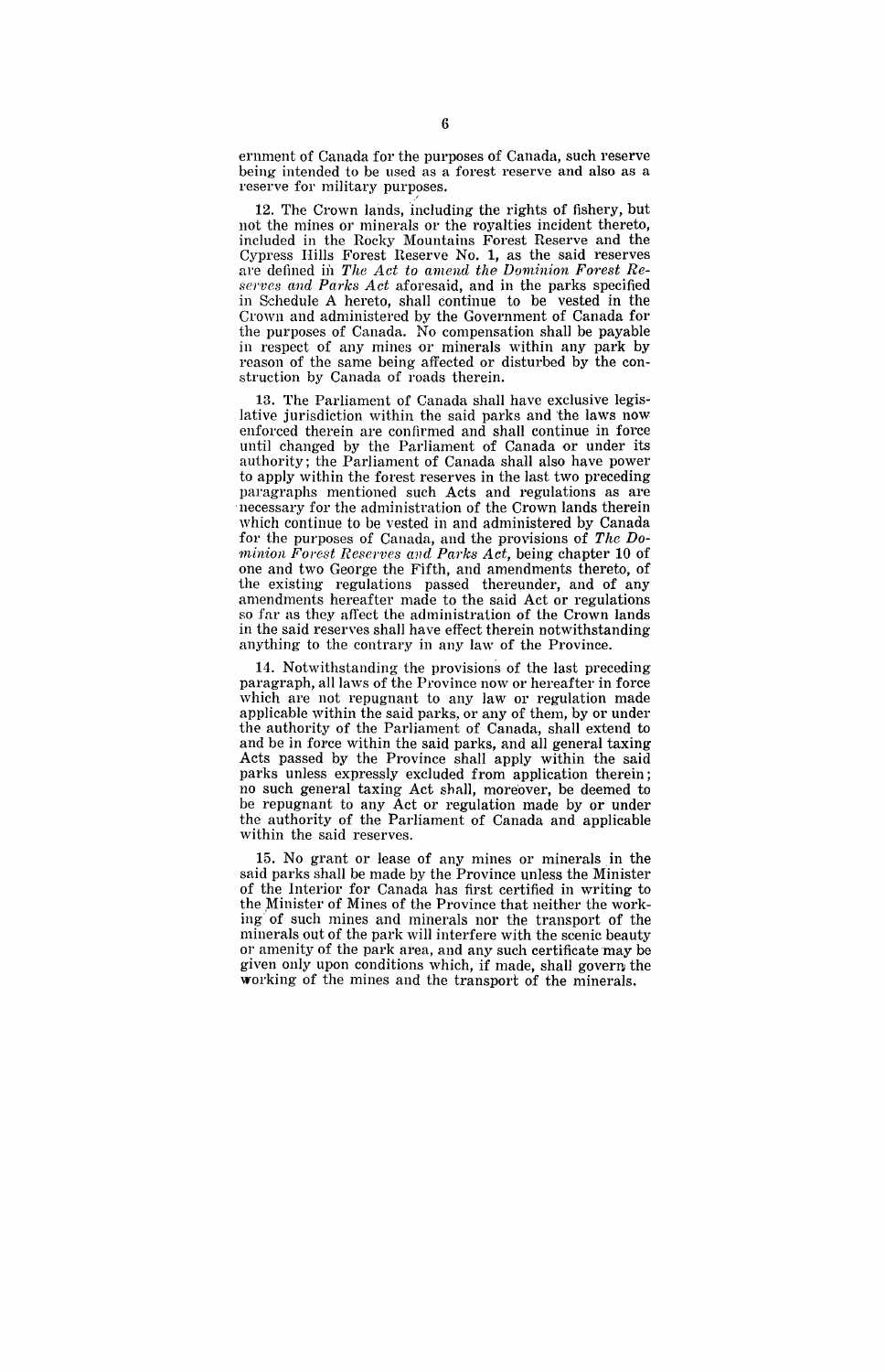16. In the event of the Province granting or leasing to any person any rights to any mines or minerals in any of the said parks, the use of any portion of the surface of such park for the purpose of working such mines or minerals, or for the transport of the minerals out of the park, or for residential purposes, shall be subject to the provisions of the Acts and regulations made by Canada and applying to such park, as well as to any such special conditions as are laid down by the Minister of the Interior of Canada under the provisions of the last preceding paragraph, and, upon any breach of any of such provisions or conditions, the right to work or transport such minerals shall be subject to cancellation in pursuance of a judgment of the Exchequer Court of Canada or any other Court of competent jurisdiction.

17. In the event of the Province granting or leasing to any person any rights to any mines or minerals in either of the forest reserves mentioned in paragraph 12, the Minister of the Interior of Canada shall, subject to any laws or regulations made by Canada for the administration of such reserve, have power to permit and shall permit the grantee of such rights to use such specified area of land in such forest reserve as may be necessary for the effective and economical working from time to time of the mines or minerals granted or leased by the Province, and for the transport of the minerals out of the forest reserve. and, subject as aforesaid, he shall also have power to transfer and shall transfer to the Province, by lease or otherwise as may be agreed upon, such specified area or areas of land as may be necessary to be used as a townsite or residential area for the persons who, by reason of the working of the said mines and minerals, require to reside within such reserve.

18. Except as hereinbefore provided, Canada will not dispose of any interest in any lands included in any of the said parks or forest reserves except with a view to increasing the amenity or utility of the said parks or reserves as such, or for the convenience of the administration thereof, and if any of the said parks or reserves or part thereof ceases to be maintained by Canada as such, Canada will surrender such park, reserve or part thereof to the Province.

### SEED GRAIN, ETC., LIENS.

19. All liens upon interests in any unpatented land which passes to the Province under this agreement, now held by Canada as security for an advance made by Canada for seed grain, fodder or other relief, shall continue to be vested in Canada, but the Province will, on behalf of Canada, collect the sums due in respect of such advances, and upon payment in full of any. such advance, any document required to be executed to discharge the lien may be executed by such officer of the Province as may be authorized by any provincial law in that behalf; the Province will account for and pay to Canada all sums belonging to Canada collected hereunder,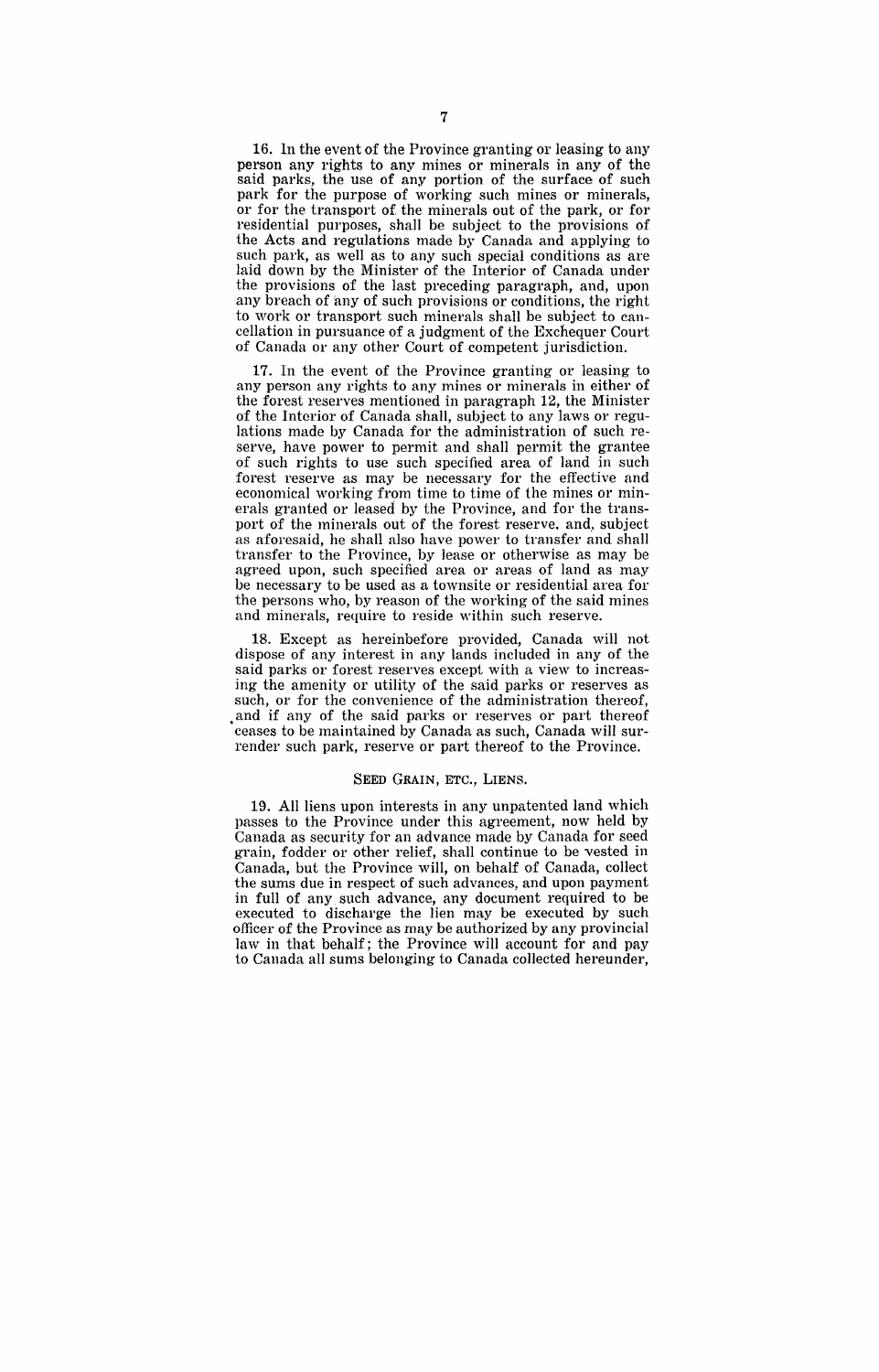subject to such deduction to meet the expenses of collection as may be agreed upon between the Minister of the Interior of Canada and the Minister of Municipalities or such other Minister of the Province as may be designated in that behalf under the laws thereof.

### CANADA LAND AND IRRIGATION COMPANY, LIMITED.

20. Canada agrees to assign and hereby assigns to the Province its claims against the Canada Land and Irrigation Company, Limited, for, and for interest upon the sums due to Canada on account of advances made by Canada to the said company pursuant to the Orders in Council specified in schedule B to this agreement, and for all other sums and interest which may be recoverable from the said company by reason of any expenditures made by Canada for the operation, construction, reconstruction or extension of the company's works, together with the benefit of all agreements made with the company at any time before the coming into force of this agreement in respect of any such advances or expenditures, and there shall be executed and delivered to the Province such documents as may be necessary to transfer to the Province all interests in patented lands held by Canada as security for the said advances or expenditures.

21. The Province will pay to Canada, forthwith upon their receipt, all sums which may be collected by it from the said company on account of the said advances or the interest thereon and, in the event of the said company failing to repay the said advances and interest and of its becoming necessary for the Province to realize oh the security, the Province will pay to the Government of Canada the amount of the said advances and interest thereon out of the first proceeds of the sale or other disposition of such security, provided, however, that if the Province is required to advance further sums to the company or to incur expenditures for the purpose of reconstructing or completing the company's works, any sums so expended, together with in-. terest thereon at the rate from time to time payable on bonds of the Province, shall be a first charge against the said security, but provided, further, that no arrears of provincial taxes on any lands or any interest in any lands forming part of the said security shall be entitled to priority over the sums payable hereunder to Canada.

#### GENERAL RESERVATION TO CANADA.

22. Except as herein otherwise expressly provided, nothing in this agreement shall be interpreted as applying so as to affect or transfer to the administration of the Province (a) any lands for which Crown grants have been made and registered under *The Land T·itles Act* of the Province and of which His Majesty the King in the right of His Dominion of Canada is, or is entitled to become the registered owner at the date upon which this agreement comes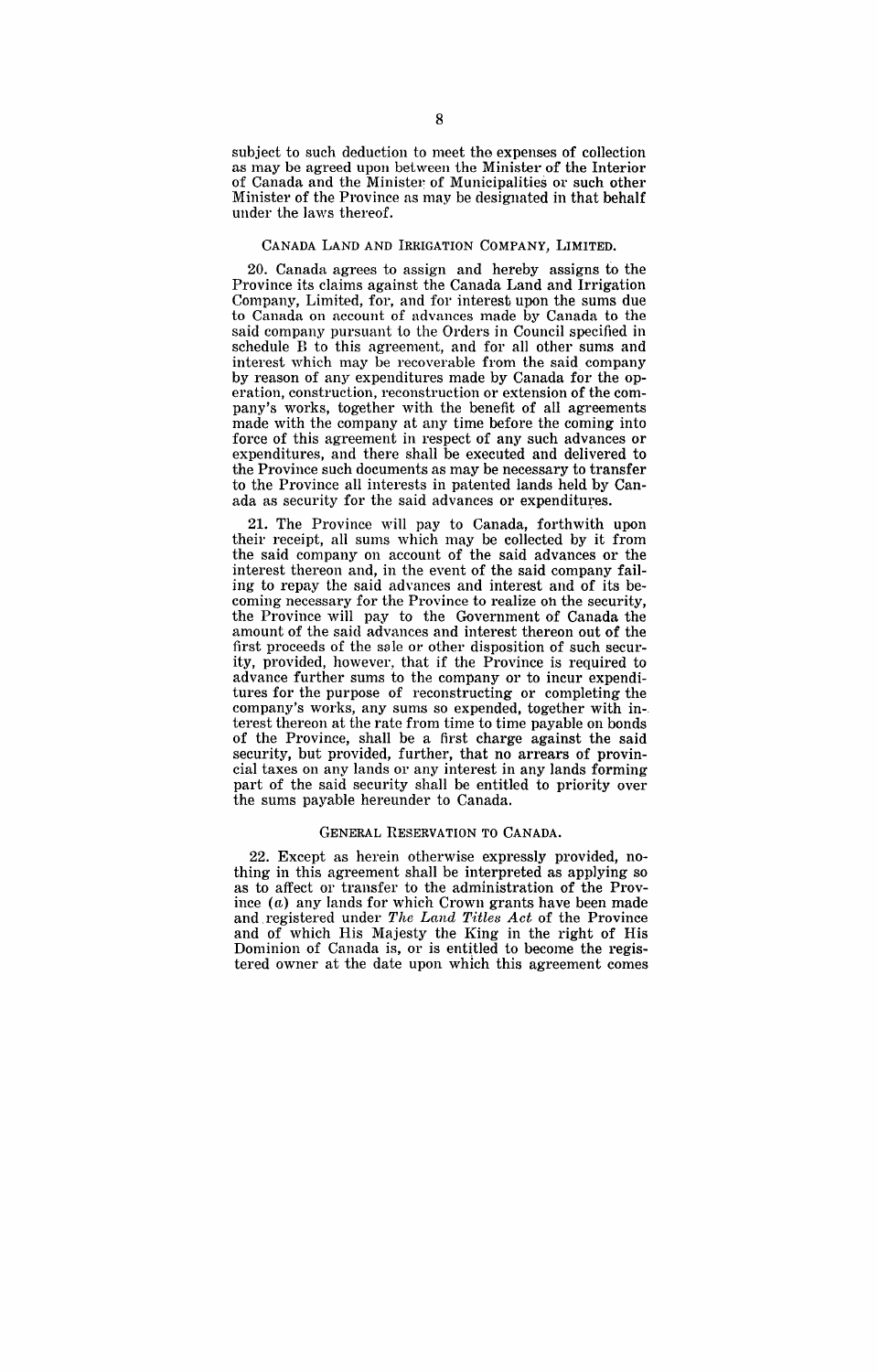into force, or  $(b)$  any ungranted lands of the Crown upon which public money of Canada has been expended or which are, at the date upon which this agreement comes into force, in use or reserved by Canada for the purpose of the federal administration, including the administration of the parks hereinbefore referred to.

#### HISTORIC SITES, BIRD SANCTUARIES, ETC.

23. The Province will not dispose of any historic site which is notified to it by Canada as such and which Canada undertakes to maintain as an historic site. The Province will, further, maintain such bird sanctuaries and public shooting grounds as have been already established or as may hereafter be established by agreement between the Minister of the Interior of Canada and the Minister of Lands or such other Minister of the Province as may be specified under the laws thereof.

#### FILES AND RECORDS.

24. Canada will. after the coming into force of this agreement, deliver to the Province from time to time at the request of the Province the originals or complete copies of all files and records relating exclusively to dealings with Crown lands, mines, minerals and royalties within the Province, and will give to the Province access to all other files and records containing documents or entries relating to any such dealings and permit to be copied by the Province any of the documents required by it for the effective administration of the said Crown lands, mines, minerals and royalties.

#### AMENDMENT OF AGREEMENT.

25. The foregoing provisions of this agreement may be varied by agreement confirmed by concurrent statutes of the Parliament of Canada and the Legislature of the Province.

#### WHEN AGREEMENT COMES INTO FORCE.

26. This agreement is made subject to its being approved by the Parliament of Canada and by the Legislature of the Province of Alberta, and shall take effect on the first day of the calendar month beginning next after the day upon which His Majesty gives his assent to an Act of the Imperial Parliament of Great Britain and Ireland confirming the same.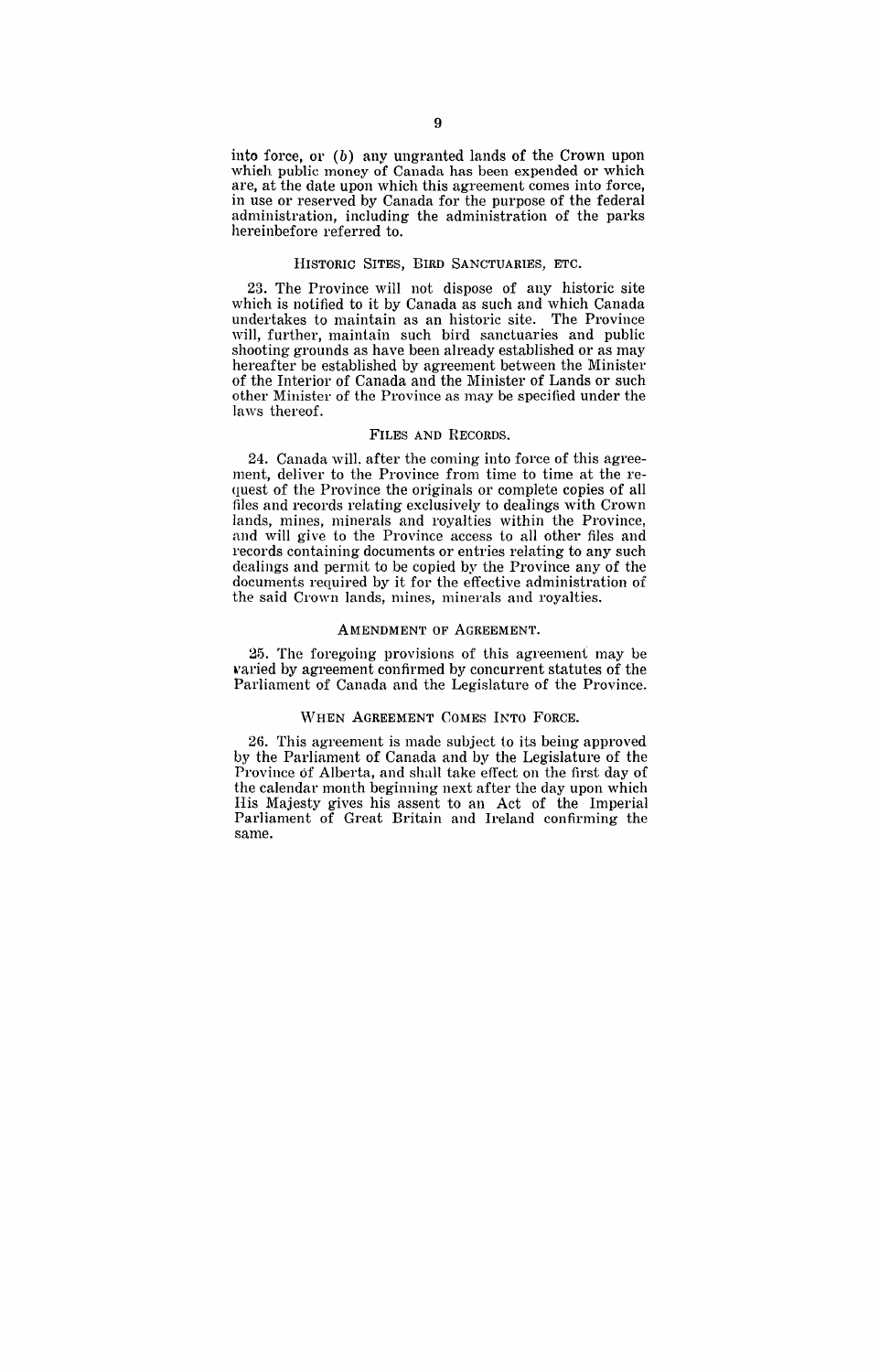In witness whereof the Honourable Ernest Lapointe, Minister of Justice, and the Honourable Charles Stewart, Minister of the Interior, have hereunto set their hands on behalf of the Dominion of Canada, and the Honourable John Edward Brownlee, Premier of the Province of Alberta, and the Honourable Vernor Winfield Smith, Minister of Railways and Telephones thereof, have hereunto set their hands on behalf of the Province of Alberta.

Signed on behalf of the Government of Canada by the Honourable ErnestLapointe, Minister of Justice, and the ERNEST LAPOINTE. Minister of the Interior, in CHAS. STEWART. the presence of Honourable Ernest Lapointe,<br>Minister of Justice, and the EF<br>Honourable Chas. Stewart,<br>Minister of the Interior, in CF

O. M. BIGGAR.

W. S. GRAY.

Signed on behalf of the Province of Alberta by the Honourable John Edward Brownlee, Premier of the said Province, and the Honourable Vernor Winfield Smith, Minister of Railways and Telephones thereof, in the presence of

J. E. BROWNLEE.

VERNOR W. SMITH.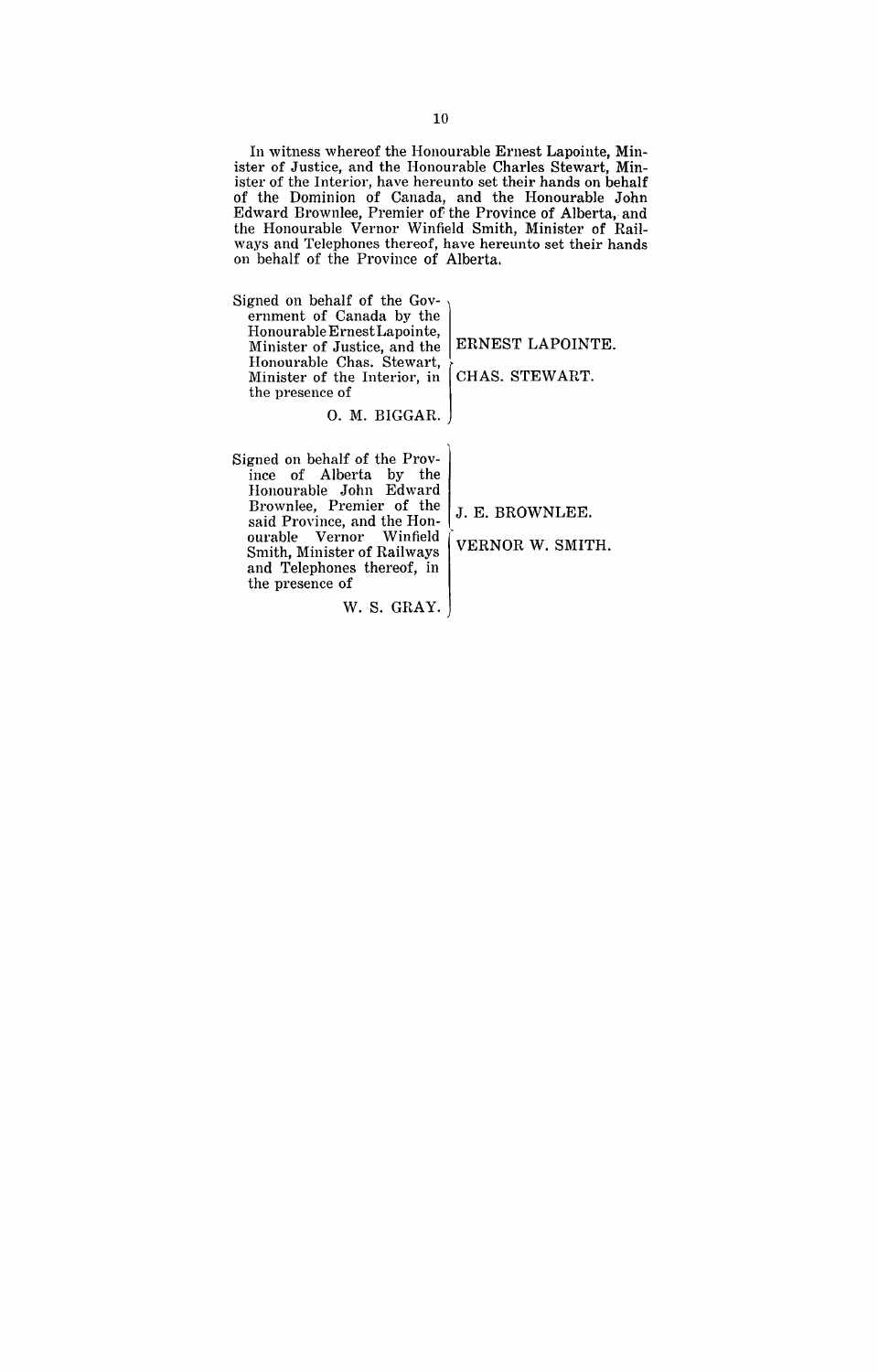# SCHEDULE A.

## PARKS.

| Buffalo P.C. 463, 7th March, 1908.                   |  |                                  |
|------------------------------------------------------|--|----------------------------------|
|                                                      |  | P.C. 1306, 5th June, 1909.       |
|                                                      |  | P.C. 646, 27th March, 1913.      |
|                                                      |  | P.C. 2842, 26th November, 1920.  |
|                                                      |  | P.C. 498, 31st March, 1924.      |
| Elk Island P.C. 646, 27th March, 1913.               |  |                                  |
|                                                      |  | P.C. 377, 20th February, 1922    |
| Jasper P.C. 1323, 14th September, 1907.              |  |                                  |
|                                                      |  | P.C. 1068, 18th May, 1909.       |
|                                                      |  | P.C. 1338, 8th June, 1911.       |
|                                                      |  | P.C. 1165, 24th June, 1914.      |
| NemiskamP.C. 1134, 31st May, 1922.                   |  |                                  |
| Rocky Mountains P.C. 2197, 25th November, 1885.      |  |                                  |
|                                                      |  | P.C. 1891, 23rd July, 1892.      |
|                                                      |  | P.C. 1338, 8th June, 1911.       |
|                                                      |  | P.C. 2594, 18th September, 1917. |
| Wawaskesy P.C. 1134, 31st May, 1922.                 |  |                                  |
| Waterton Lakes P.C. 1621, 30th May, 1895.            |  |                                  |
|                                                      |  | P.C. 1338, 8th June, 1911.       |
|                                                      |  | P.C. 1165, 24th June, 1914.      |
|                                                      |  | P.C. 1298, 20th April, 1921.     |
|                                                      |  | P.C. 2556, 20th July, 1921.      |
| Wood Buffalo Reserve P.C. 2498, 18th December, 1922. |  |                                  |
|                                                      |  | P.C. 408, 14th March, 1925.      |

# SCHEDULE B.

 $\overline{\phantom{a}}$ 

ORDERS IN COUNCIL RELATING TO ADVANCES TO THE CANADA LAND AND IRRIGATION COMPANY, LIMITED, AND TO EXPENDI- TURES UPON THE WORKS OF THE SAID COMPANY.

|  | P.C. 2728, 12th November, 1914. |
|--|---------------------------------|
|  | P.C. 3173, 6th January, 1915.   |
|  | P.C. 1021, 8th May, 1915.       |
|  | P.C. 981, 27th April, 1916.     |
|  | P.C. 1639, 13th July, 1916.     |
|  | P.C. 1964, 16th July, 1917.     |
|  | P.C. 2018, 24th August, 1920.   |
|  | P.C. 815, 17th May, 1924.       |
|  | P.C. 525, 6th April, 1925.      |
|  |                                 |